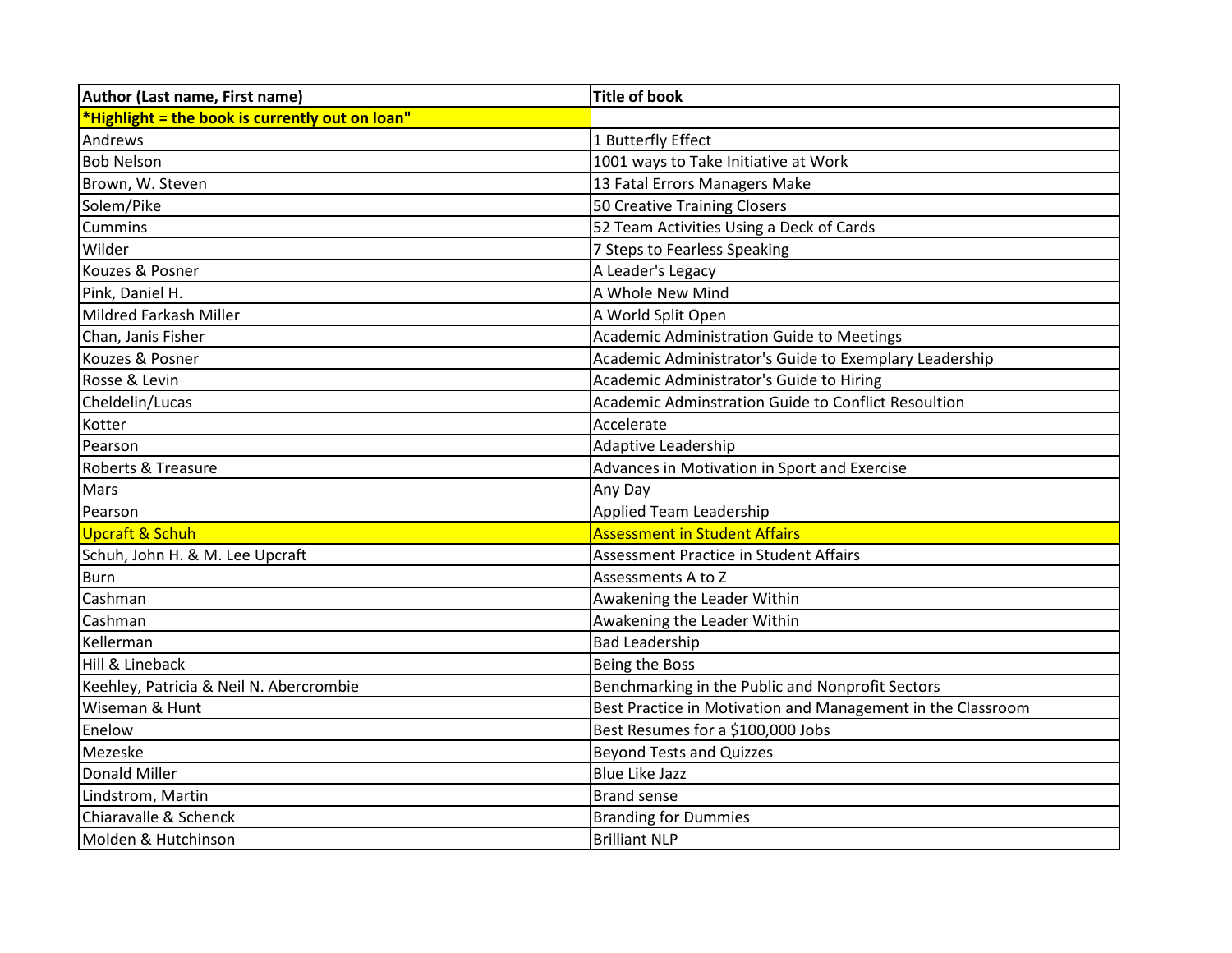| Klann                                    | <b>Building Character</b>                              |
|------------------------------------------|--------------------------------------------------------|
| Marquardt                                | <b>Building the Learning Organization</b>              |
| Brown, Tim                               | Change by Design                                       |
| Amen, Daniel G. M.D.                     | Change your brain change your body                     |
| McKenna, Paul Ph.D.                      | Change Your Life In 7 Days                             |
| Adams                                    | Change your Questions, Change your life                |
| Goldsmith & Lyons                        | Coaching for Leadership                                |
| O'Connor, Joseph & Andrea Lages          | <b>Coaching with NLP</b>                               |
| <b>Burton</b>                            | Coaching with NLP for Dummies                          |
| Selingo, Jeffrey J.                      | College (Un)Bound                                      |
| <b>Taylor Hartman</b>                    | <b>Color Your Future</b>                               |
| <b>Beebe</b>                             | Communicating in small groups                          |
| Karsh, Brad                              | Confessions of a Recruiting Director                   |
| De Angelis, Barbara Ph.D.                | Confidence                                             |
| Dana                                     | <b>Conflict Resolution</b>                             |
| Beck, Glenn                              | Conform                                                |
| Percy/Zimpler/Bruzardt                   | Creating a New Kind of University                      |
| Sandeen & Barr                           | <b>Critical Issues for Student Affairs</b>             |
| Patterson & Grenny & McMillan & Switzler | <b>Crucial Confrontations</b>                          |
| Patterson, Greeny, McMillan, Switzler    | <b>Crucial Confrontations</b>                          |
| Malcolm & Gladwell                       | David and Goliath                                      |
| Quinn                                    | Deep Change                                            |
| Newport, Cal                             | Deep Work                                              |
| Roberts                                  | Deeper Learning in Leadership                          |
| <b>Jack Handey</b>                       | Deeper Thoughts                                        |
| Walton                                   | <b>Deming Mangement</b>                                |
| Maxwell, John C.                         | Developing the Leader Within You                       |
| Maxwell, John C.                         | Developing the Leaders Around You                      |
| <b>Brookfield</b>                        | Discussion as a way of teaching                        |
| Flowers                                  | Diversity Issues in American Colleges and Universities |
| Wilkinson, Bruce                         | <b>Dream Giver</b>                                     |
| Ryan & Oestreich                         | Driving Fear out of the Workplace                      |
| Strange/Banning                          | <b>Educating by Design</b>                             |
| Gay & Mills & Airasian                   | <b>Educational Research</b>                            |
| West                                     | <b>Effective Team Work</b>                             |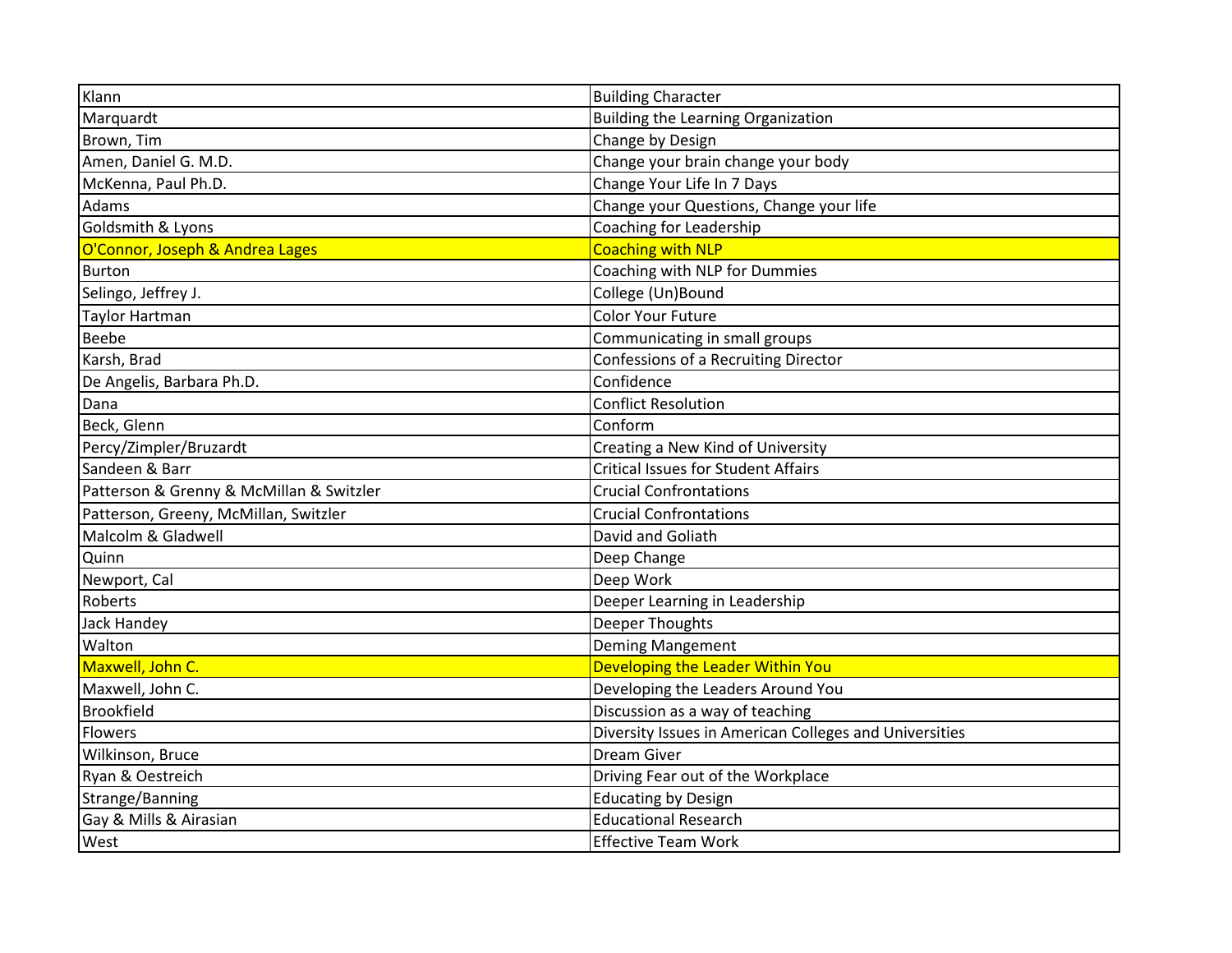| Weisinger                             | Emotional Intelligence at Work                   |
|---------------------------------------|--------------------------------------------------|
| Kouzes & Posner                       | <b>Encouraging the Heart</b>                     |
| Stage/Watson/Terrell                  | <b>Enhancing Student Learning</b>                |
| Maxwell, John C.                      | Everyone Communicates, Few Connect               |
| Komives/Lucas/McMahon                 | <b>Exploring Leadership</b>                      |
| Komives & Lucas & McMahon             | <b>Exploring Leadership [2nd Edition]</b>        |
| Feltbe, R                             | <b>Extreme Success</b>                           |
| Maxwell, John C.                      | <b>Failing Forward</b>                           |
| Scott, Susan                          | <b>Fierce Conversations</b>                      |
| George & McLean & Craig               | <b>Finding Your True North</b>                   |
| Ferguson                              | Finding Your Way Back To God                     |
| Kellerman                             | Followership                                     |
| Levitt, Steven D. & Stephen J. Dubner | Freakonomics                                     |
| Gibbs                                 | Gameplan for Life                                |
| Gandhi, A                             | Gandhi for Youth                                 |
| Martin/Osberg                         | <b>Getting Beyond Better</b>                     |
| Burg, Bob & John David Mann           | Go-givers Sell More                              |
| <b>DiMarco</b>                        | Good Guy                                         |
| Collins, Jim                          | Good to Great                                    |
| Blanchard, Kenneth Ph.D.              | Gung Ho!                                         |
| Elmore, T                             | Habitudes                                        |
| Durch, Elliot                         | Handbook of Competence and Motivation            |
| Pershing                              | Handbook of Human Performance Technology         |
| Suzuki/Ponterotto                     | <b>Handbook of Multicultar Assessment</b>        |
| Wholey, Hatry, Newcomer               | Handbook of Practical Program Evaluation         |
| Seidman, Dov                          | How                                              |
| Birnbaum                              | How Academic Leadership Works                    |
| Tough, Paul                           | <b>How Children Succeed</b>                      |
| Connors/Smith                         | How did that Happen                              |
| Malinchak                             | How to be A Great Student Leader                 |
| Kelley, Robert E.                     | How to Be a Star at Work                         |
| Fox, J                                | How to become a CEO                              |
| Bornstein                             | How to Change the World                          |
| Fraenkel & Wallen & Hyun              | How to Design and Evaluate Research in Education |
| Kobak                                 | How to Start A Magazine                          |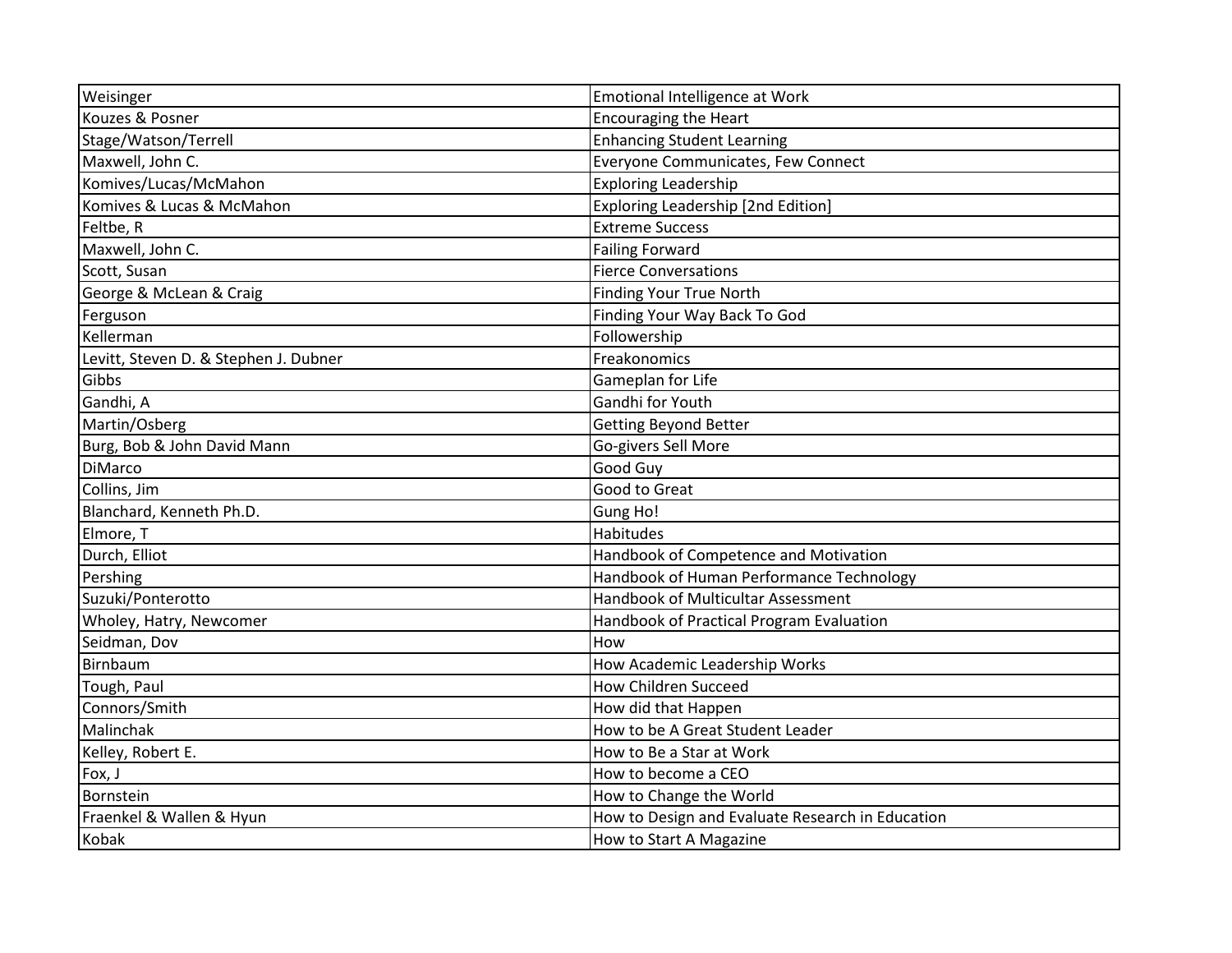| No Author - need to check                           | How to Talk About Hot Topics on Campus      |
|-----------------------------------------------------|---------------------------------------------|
| Hill                                                | How to Think Like a Millionare & Get Rich   |
| Denney                                              | How to ZING! Your Life and Leadership       |
| Stephenson                                          | How Youth can Succeed                       |
| McKenna, Paul Ph.D.                                 | can Make You Smarter                        |
| Blackby, Margolis, Georgahas                        | In Focus: A Guide to Using Films            |
| Patterson & Grenny & Maxfield & McMillan & Switzler | Influencer                                  |
| Barbazette, Jean                                    | <b>Instant Case Studies</b>                 |
| McKenna, Paul Ph.D.                                 | <b>Instant Confidence</b>                   |
| Maxwell, John C.                                    | <b>Intentional Living</b>                   |
| Stevens/Levi                                        | Intro to Rubrics                            |
| O'connor, Joseph & John Seymour                     | <b>Introducing NLP</b>                      |
| Pearson                                             | Introduction to Leadership                  |
| Tulgan                                              | It's Okay to be the Boss                    |
| <b>NASPA</b>                                        | Journal About Women in Higher Education     |
| <b>Stan Pearson II</b>                              | Just Because I Am                           |
| Charan, R.                                          | Know How                                    |
| Walker, Jeff                                        | Launch                                      |
| Brady, Chris & Orrin Woodward                       | Launching a Leadership Revolution           |
| <b>Hicks</b>                                        | Leader Shock And How to Triumph Over It     |
| Bennis/Nanus                                        | Leaders                                     |
| Givliani                                            | Leadership                                  |
| Northouse                                           | Leadership                                  |
| Roy, T                                              | Leadership                                  |
| Joiner, Bill & Stephen Josephs                      | Leadership Agility                          |
| Arbinger                                            | Leadership and Self Deception               |
| Wheatley                                            | Leadership and the New Science              |
| Blanchard, Kenneth Ph.D.                            | Leadership and the one minute manager       |
| Parks                                               | Leadership Can Be Taught                    |
| Cashman                                             | Leadership from the Inside Out              |
| Heifetz & Linsky                                    | Leadership on the Line                      |
| Kellerman                                           | Leadership: Multideisciplinary Perspectives |
| Blanchard, Kenneth Ph.D.                            | Leading at a higher level                   |
| <b>Useem</b>                                        | Leading Up                                  |
| Merriam & Caffarella & Baumgartner                  | Learning in Adulthood                       |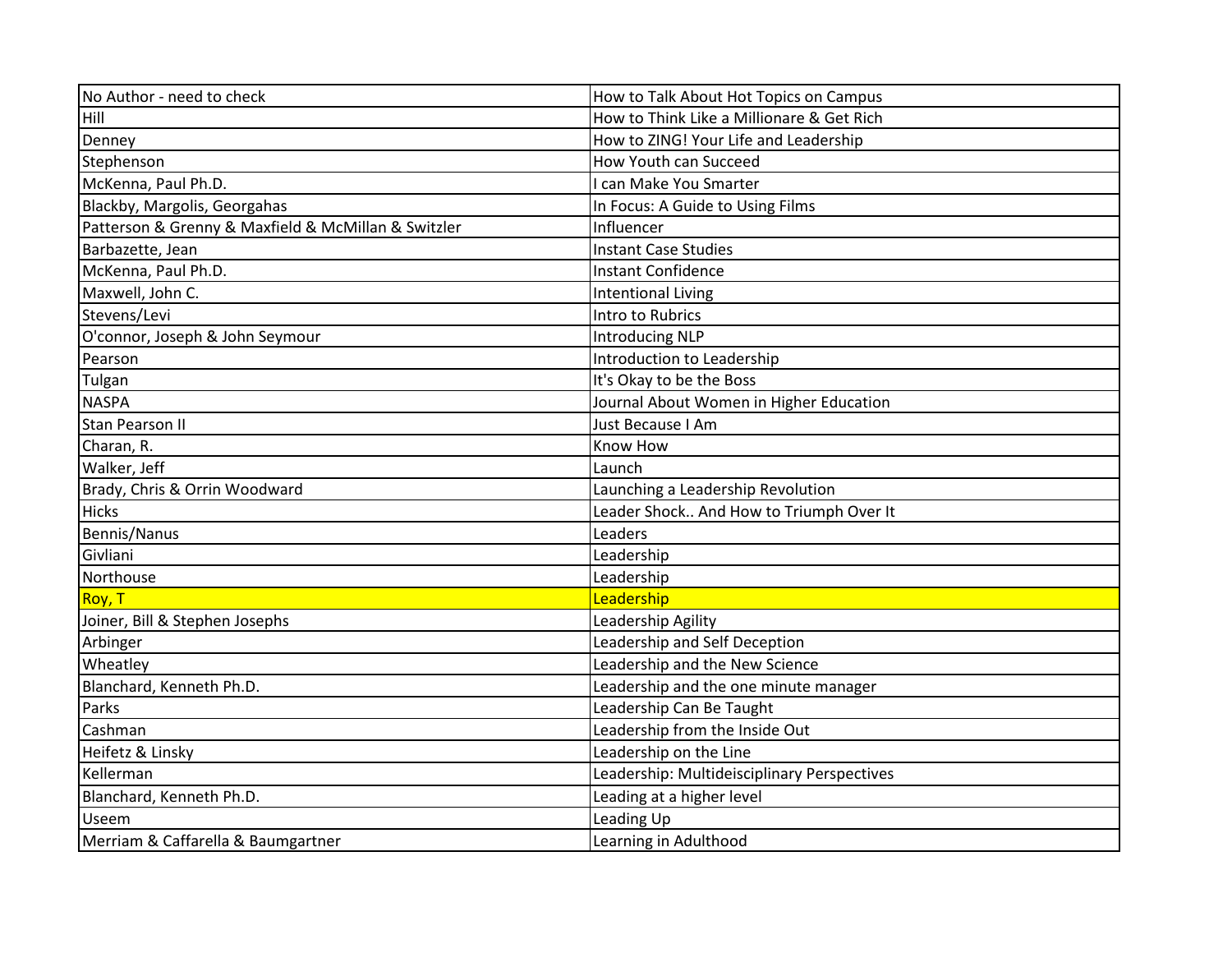| Collins & Roberts                           | Learning is not a Sprint                                          |
|---------------------------------------------|-------------------------------------------------------------------|
| No Author - need to check                   | Learning Reconsidered and Learning Reconsideresd 2                |
| Bennis/Goldsmith                            | Learning to Lead                                                  |
| Snow                                        | Leassons from the Mouse                                           |
| Maxwell                                     | Life @ Work                                                       |
| Carnegie, Dale                              | <b>Lifetime Plan for Success</b>                                  |
| Kouzes/Posner                               | LP-IC Participants Workbook                                       |
| Heath, Chip & Dan                           | Made to Stick                                                     |
| David, Tim                                  | Magic Words                                                       |
| Bell, Chip R.                               | Managers as Mentors                                               |
| Manz/Neck                                   | <b>Mastering Leadership</b>                                       |
| Daniels, Aubrey C. & James E.               | Measure of a Leader                                               |
| Goldsmith, Marshall                         | <b>MOJO</b>                                                       |
| Wiseman, Liz                                | <b>Multipliers</b>                                                |
| Terell/Gold                                 | New Roles for Educational Fundraising & Institutional Advancement |
| O'Connor, Joseph                            | <b>NLP Workbook</b>                                               |
| Faulkner, Charles & Robert McDonald         | NLP: The new technology of achievement                            |
| <b>Brown</b>                                | Only 5 of 13 Fatal Errors Managers Make                           |
| Collins/Roberts                             | Only One Learning is not a Sprint                                 |
| Concity/Charah                              | Only One of "The Talent Masters"                                  |
| Drape, J                                    | Our Boys                                                          |
| McIntosh & Rina                             | Overcoming the Dark Side of Leadership                            |
| Lencioni, Patrick                           | Overcoming the Five Dysfunctions of a Team                        |
| Armstrong, Elizabeth A. & Laura T. Hamilton | Paying for the Party                                              |
| Silberman                                   | People Smart                                                      |
| Fox, Alan C.                                | People Tools                                                      |
| Fox, Alan C.                                | People Tools For Business                                         |
| Robbins, Alexandra                          | Pledged                                                           |
| Chamine, Shirzad                            | Positive Intelligence                                             |
| Gordon                                      | Postive Dog                                                       |
| Shriberg, Arthur & David                    | <b>Practicing Leadership</b>                                      |
| Johnson                                     | Privilege, Power, And Difference                                  |
| Williams                                    | Publish Your Own Magazine, Guidebook or Weekly Newspaper          |
| Porter-O'Grady & Malloch                    | Quantum Leadership                                                |
| Kahnweiler                                  | Quiet Influence                                                   |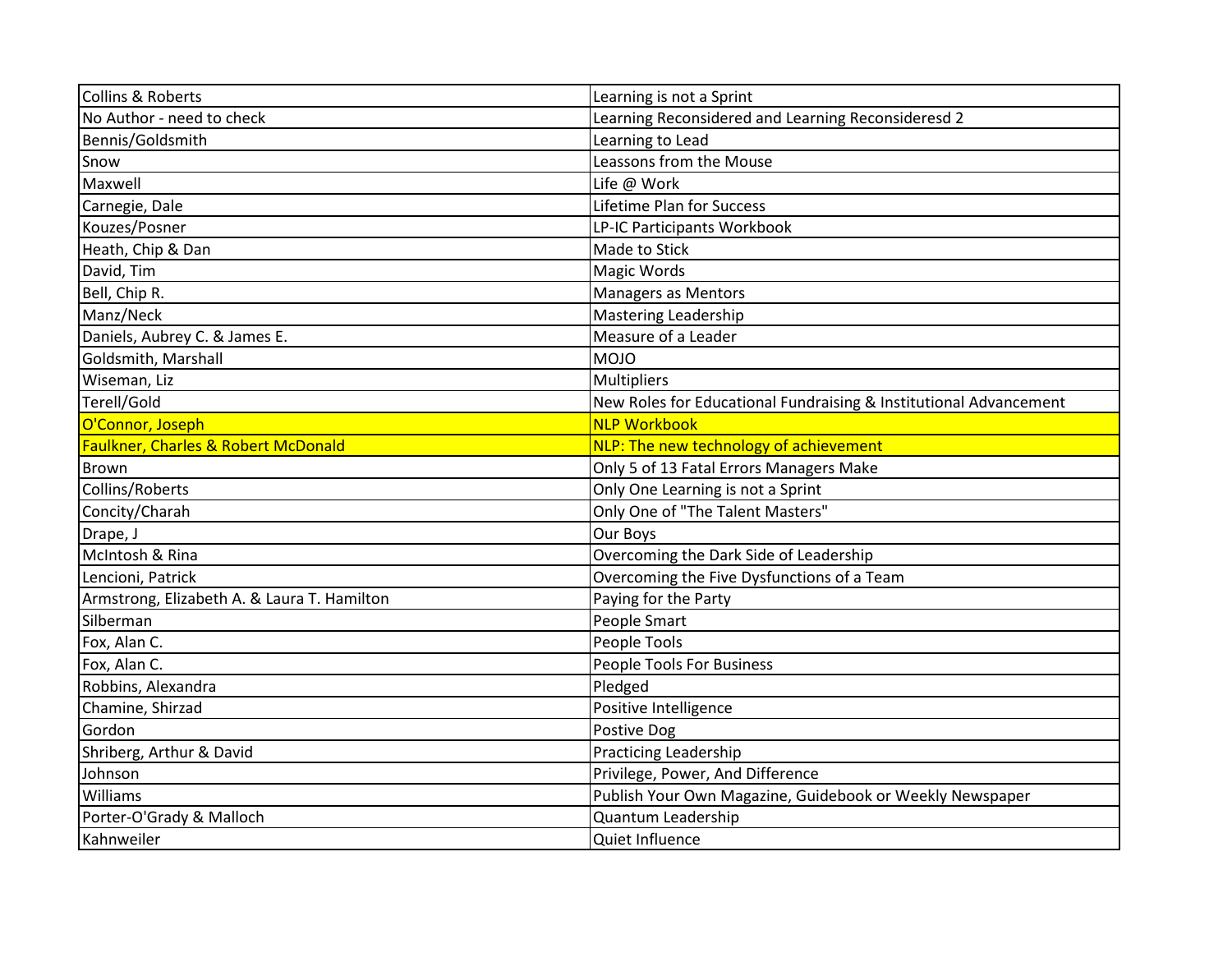| Gadeberg                                            | <b>Raising Strong Daughters</b>                           |
|-----------------------------------------------------|-----------------------------------------------------------|
| <b>Blanchard/Bowels</b>                             | <b>Raving Fans</b>                                        |
| Jealous, Ben & Trabian Shorters                     | Reach                                                     |
| Senge                                               | Rethinking Leadership                                     |
| Robert, Henry M.                                    | Robert's Rules of Order Newly Revised                     |
| Minor, Robert N. PhD.                               | <b>Scared Straight</b>                                    |
| Senge, Peter M.                                     | Schools that Learn V                                      |
| Benjamin/Sharmer                                    | Secrets of Mental Math                                    |
| <b>Shermer, Michael</b>                             | <b>Secrets of Mental Math</b>                             |
| <b>Dweck</b>                                        | Self-Theories                                             |
| Zemke & Bell                                        | Service Magic                                             |
| Gordon                                              | Soup                                                      |
| Wechsler & Bell                                     | Speed-reading for Professionals                           |
| Pallant, Julie                                      | <b>SPSS</b>                                               |
| Chism                                               | Stop Workplace Drama                                      |
| Bryson                                              | Strategic Planning for Public and Nonprofit Organizations |
| Rath                                                | <b>Strengths Finder</b>                                   |
| Mlodinow, Leonard                                   | Subliminal                                                |
| Sternberg                                           | Successful Inteligence                                    |
| Jensen, Eric                                        | <b>Super Teaching</b>                                     |
| Heath, Chip & Dan                                   | Switch                                                    |
| Elrod, H                                            | Taking Life Head On                                       |
| Parkin                                              | <b>Tales for Trainers</b>                                 |
| Gallo, Carmine                                      | <b>Talk like TED</b>                                      |
| Wolf/Sparkman+B261A255:B297A249:B297B297A266A1:B297 | Team-Building Activites for the Digital Age               |
| Kline & Saunders                                    | Ten Steps to a Learning Organization [2nd Edition]        |
| Nelson/Spitzer                                      | The 1001 Rewards and Recognition Fieldbook                |
| Silbiger, Steven                                    | The 10-day MBA                                            |
| Maxwell, John C.                                    | the 17 Indisputable Laws of Teamwork                      |
| McKenna, Paul Ph.D.                                 | The 3 things that will change your Destiny Today!         |
| Maxwell, John C.                                    | The 360° Leader                                           |
| Ferriss, Timothy                                    | The 4-hour Work-week                                      |
| Robbins, Mel                                        | The 5 Second Rule                                         |
| Covey, Stephen R.                                   | The 7 Habits of Highly Effective People                   |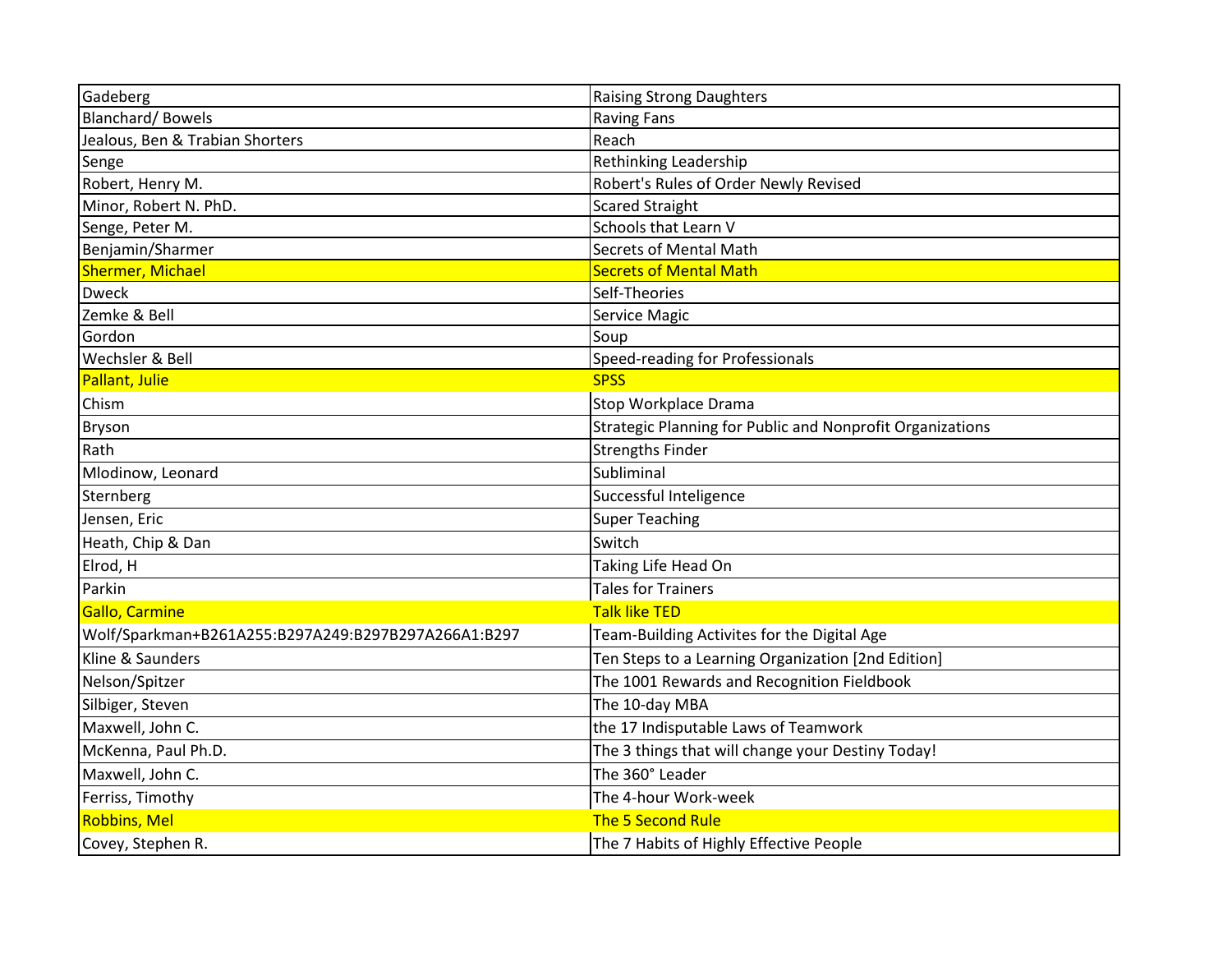| Covey, Stephen R.                              | The 7 Habits of Highly Effective People Personal Workbook |
|------------------------------------------------|-----------------------------------------------------------|
| Shickler/Waller                                | The 7 Mindsets to Live Your Ultimate Life                 |
| Covey, Stephen R.                              | The 8th Habit                                             |
| Lencioni, Patrick                              | The Advantage                                             |
| Toogood                                        | The Articulate Executive                                  |
| Vaknin, Shlomo                                 | The Big Book of NLP Techniques                            |
| Andrews                                        | The Butterfly Effect                                      |
| Cavert                                         | The Chji Guidebook                                        |
| Lakhiani, Vishen                               | The Code of the Extraordinary Mind                        |
| Thompson                                       | The Congruent Life                                        |
| Palmer                                         | The courage to Teach                                      |
| Chaleff                                        | The Courageous Follower                                   |
| Maxwell, John C.                               | The Difference Maker                                      |
| Monica Hannan                                  | The Dream Maker                                           |
| Kelly, Matthew W.                              | The Dream Manager                                         |
| Kouzes & Posner                                | The Encouraging The Heart Workbook                        |
| Kellerman, Barbara                             | The End Of Leadership                                     |
| D'Souza, Dinesh                                | The End of Racism                                         |
| Koegel                                         | The Exceptional Presenter                                 |
| Zenger & Folkman                               | <b>The Extraordinary Leader</b>                           |
| Senge, Peter M. et. All                        | The Fifth Discipline                                      |
| Senge, Peter M. et. All                        | The Fifth Discipline Fieldbook                            |
| Levine, Mark                                   | The Fine Print of Self-Publishing                         |
| Laporte, Danielle                              | The Fire Starter Sessions                                 |
| Lencioni, Patrick                              | The Five Dysfunctions of a Team                           |
| Patrick Lencioni                               | The Four Obsessions of an Extraordinary Executive         |
| Upcraft, M. Lee, John N. Gerdner, & Associates | <b>The Freshman Year Experience</b>                       |
| Voller/Blass/Culpin                            | The Future of Learning                                    |
| odiorne                                        | The Human Sick of Management                              |
| <b>Bourgeois</b>                               | The Hybrid Leader                                         |
| Chabris, Christopher & Daniel Simons           | The Invidsible Gorilla                                    |
| Hesselbein & Goldsmith                         | The Leader of the Future 2                                |
| Zigarmi & Blanchard & O'Connor & Edeburn       | The Leader Within                                         |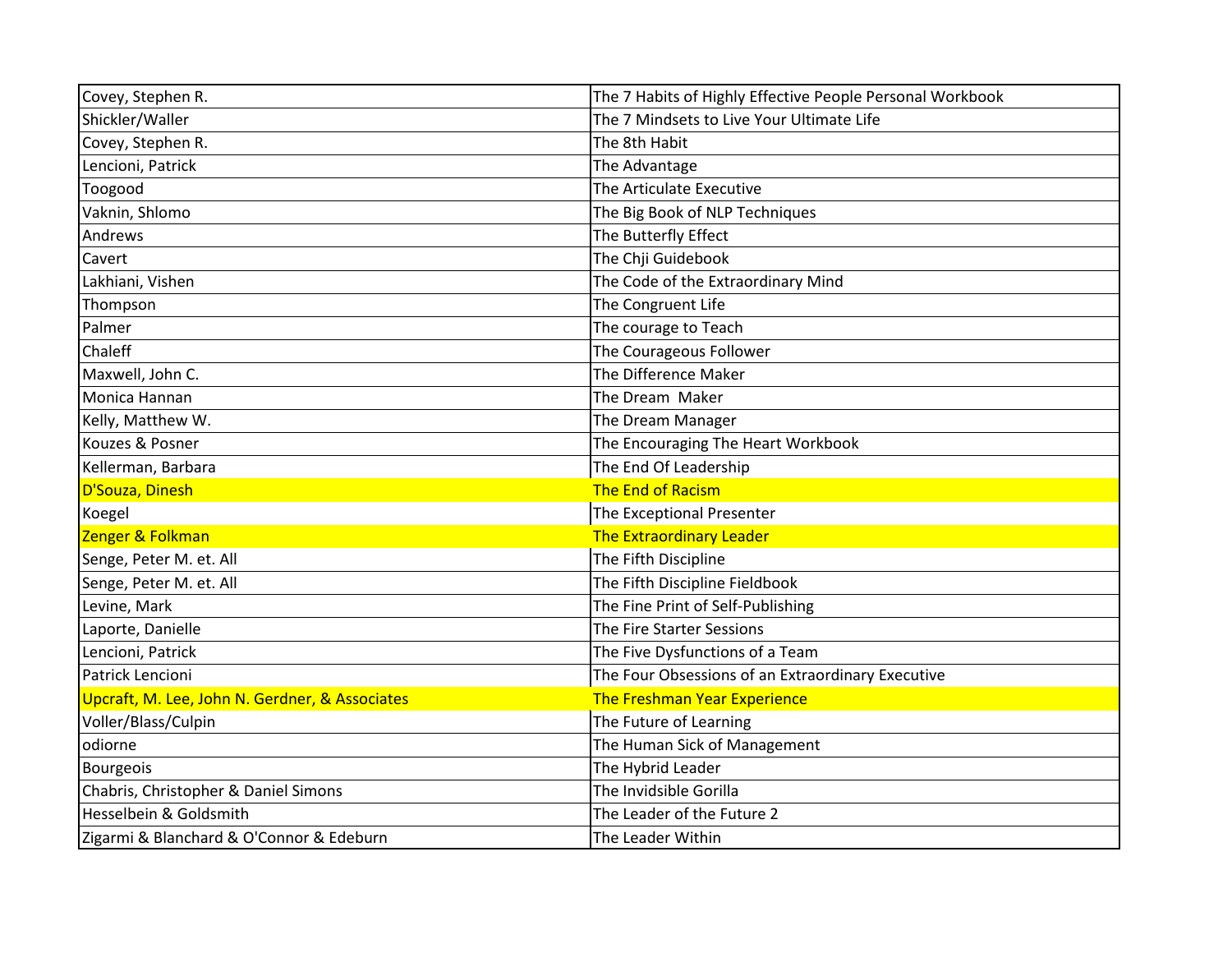| Kouzes & Posner                 | The Leadership Challenge                        |
|---------------------------------|-------------------------------------------------|
| Kouzes & Posner                 | The Leadership Challenge Planner                |
| Byham/Cox                       | The Lightning Of Empowerment                    |
| Schwartz                        | The Magic of Thinking Big                       |
| Elrod, H                        | The Miracle Morning                             |
| Gordon                          | The No Complaining Rule                         |
| Davis/Denny/Miller              | The Now Factors of College Success              |
| Blanchard/Johnson               | The One Minute Manager                          |
| Johnson, Spencer                | The One Minute Sales Person                     |
| Martin                          | The Opposable Mind                              |
| Gostick, Adrian & Chester Elton | The Orange Revolution                           |
| Gordon                          | The Positive Dog                                |
| Cloud, Dr. Henry                | The Power of the Other                          |
| Warren                          | The Purpose Driven Life                         |
| Lawford                         | The Quest for Authentic Power                   |
| Blanchard, Kenneth Ph.D.        | The Secret                                      |
| Kelley Reardon                  | The Secret Handshake                            |
| Gordon                          | The Seed                                        |
| Gordon                          | The Seed                                        |
| Jennings & Stahl-Wert           | The Serving Leader                              |
| Shickler, Scott & Jeff Waller   | The Seven Mindsets to live your life            |
| Lewis                           | The Seven Minute Difference                     |
| Paul Hersey                     | <b>The Situational Leader</b>                   |
| Levine, Stuart, R.              | The Six Fundamentals of Success                 |
| Covey, Stephen R.               | The Speed of Trust                              |
| Daniel & Coyle                  | The Talent Code                                 |
| Conaty, Bill & Ram Charan       | <b>The Talent Masters</b>                       |
| <b>Bard</b>                     | The Trainer's Professional Development Handbook |
| Baum, Herb & Tammy Kling        | The Transparent Leader                          |
| Robbins                         | The Truth About Managing People                 |
| Bolman                          | The Wizard and the Warrior                      |
| Gordon                          | There are 4 More "Soup"                         |
| Graff/Birkenstein               | They Say/I Say                                  |